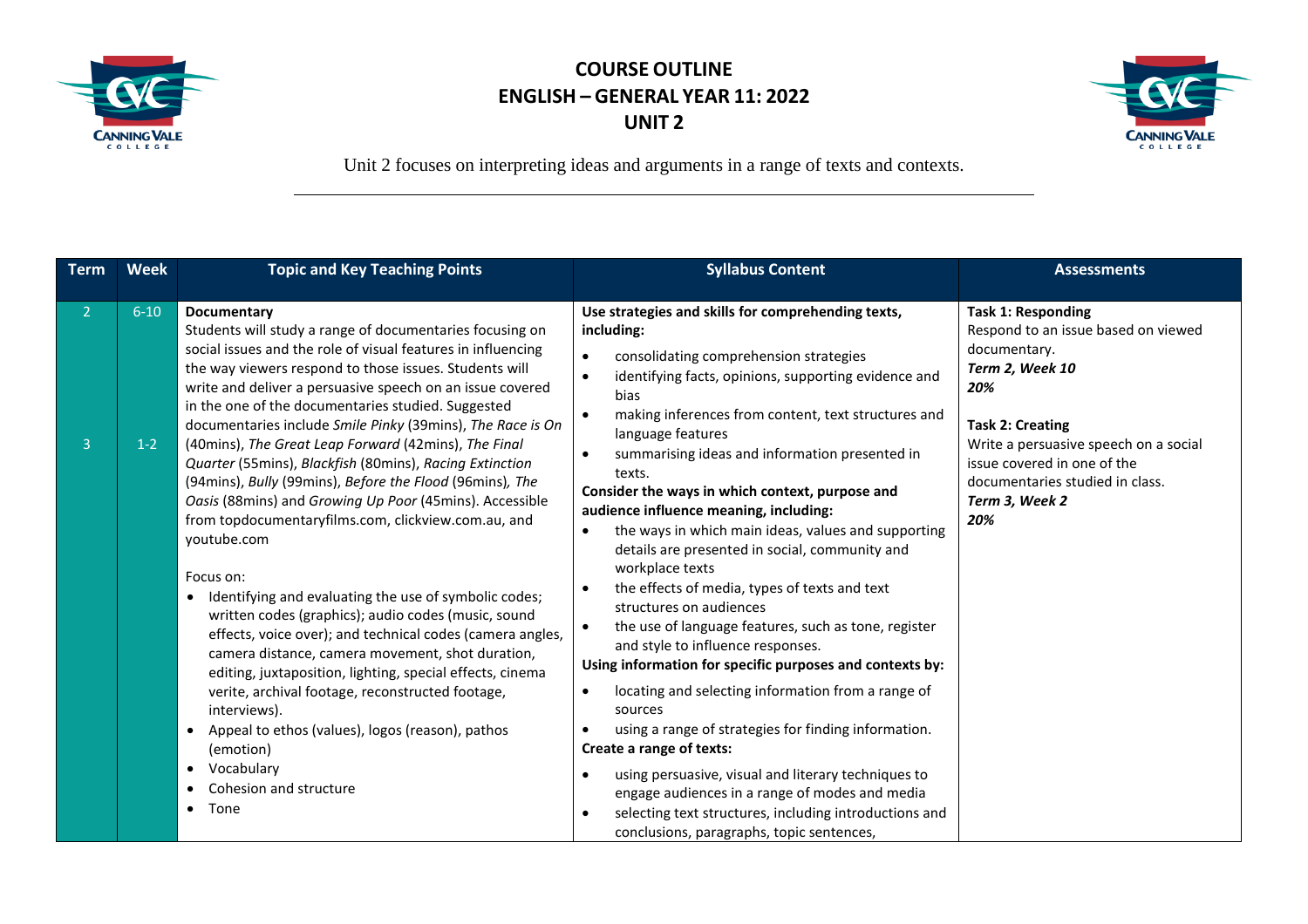



| <b>Term</b>    | <b>Week</b> | <b>Topic and Key Teaching Points</b>                                                                                                                                                                                                                                                                                                                                                                                                                                                                                                                                                                                                                                                             | <b>Syllabus Content</b>                                                                                                                                                                                                                                                                                                                                                                                                                                                                                                                                                                                                                                                          | <b>Assessments</b>                                                                                                                                                                                       |
|----------------|-------------|--------------------------------------------------------------------------------------------------------------------------------------------------------------------------------------------------------------------------------------------------------------------------------------------------------------------------------------------------------------------------------------------------------------------------------------------------------------------------------------------------------------------------------------------------------------------------------------------------------------------------------------------------------------------------------------------------|----------------------------------------------------------------------------------------------------------------------------------------------------------------------------------------------------------------------------------------------------------------------------------------------------------------------------------------------------------------------------------------------------------------------------------------------------------------------------------------------------------------------------------------------------------------------------------------------------------------------------------------------------------------------------------|----------------------------------------------------------------------------------------------------------------------------------------------------------------------------------------------------------|
|                |             | Persuasive devices (allusions, authoritative statements,<br>$\bullet$<br>conditional mood, direct address, emphasis, emphatic<br>statements, figurative language, humour, irony and<br>sarcasm, hyperbole, imperative mood, modality,<br>personal opinion, reference to experts and statistics,<br>rhetorical questions, selection of details, value<br>statements)<br>Themes, ideas and issues<br>$\bullet$<br>Attitudes and values<br>$\bullet$<br>Public speaking skills appropriate to audience, context and<br>purpose                                                                                                                                                                      | connectives, and logical sequencing of ideas and<br>events to communicate ideas in written texts<br>planning, organising, drafting and presenting<br>$\bullet$<br>information or arguments for particular purposes<br>and audiences.<br>Communicating and interacting with others by:<br>speaking coherently and with confidence for<br>$\bullet$<br>different audiences and purposes<br>interacting confidently with others.<br>$\bullet$                                                                                                                                                                                                                                       |                                                                                                                                                                                                          |
| $\overline{3}$ | $3-6$       | <b>Blogging</b><br>Students are to research a social issue and write a series of<br>blog posts with a focus on engaging audiences,<br>communicating ideas and presenting arguments.<br>Focus on:<br>Brainstorming the topic<br>٠<br>Clarifying ideas<br>$\bullet$<br>Considering alternative angles<br>$\bullet$<br>Supporting opinions<br>$\bullet$<br>Audience, context and purpose<br>$\bullet$<br>Appeal to ethos (values), logos (reason), pathos<br>$\bullet$<br>(emotion)<br>Vocabulary<br>$\bullet$<br>Cohesion and structure<br>٠<br>Tone<br>$\bullet$<br>Persuasive devices (allusions, authoritative statements,<br>$\bullet$<br>conditional mood, direct address, emphasis, emphatic | Use strategies and skills for comprehending texts,<br>including:<br>identifying facts, opinions, supporting evidence and<br>$\bullet$<br>bias<br>making inferences from content, text structures and<br>$\bullet$<br>language features.<br>Consider the ways in which context, purpose and<br>audience influence meaning, including:<br>the ways in which main ideas, values and supporting<br>$\bullet$<br>details are presented in social, community and<br>workplace texts<br>the effects of media, types of texts and text<br>$\bullet$<br>structures on audiences<br>the use of language features, such as tone, register<br>$\bullet$<br>and style to influence responses. | <b>Task 3: Creating</b><br>Write a series of blog posts on a social<br>issue (one page to introduce the topic<br>and three responses [50 words each] to<br>peers' blog entries)<br>Term 3, Week 6<br>20% |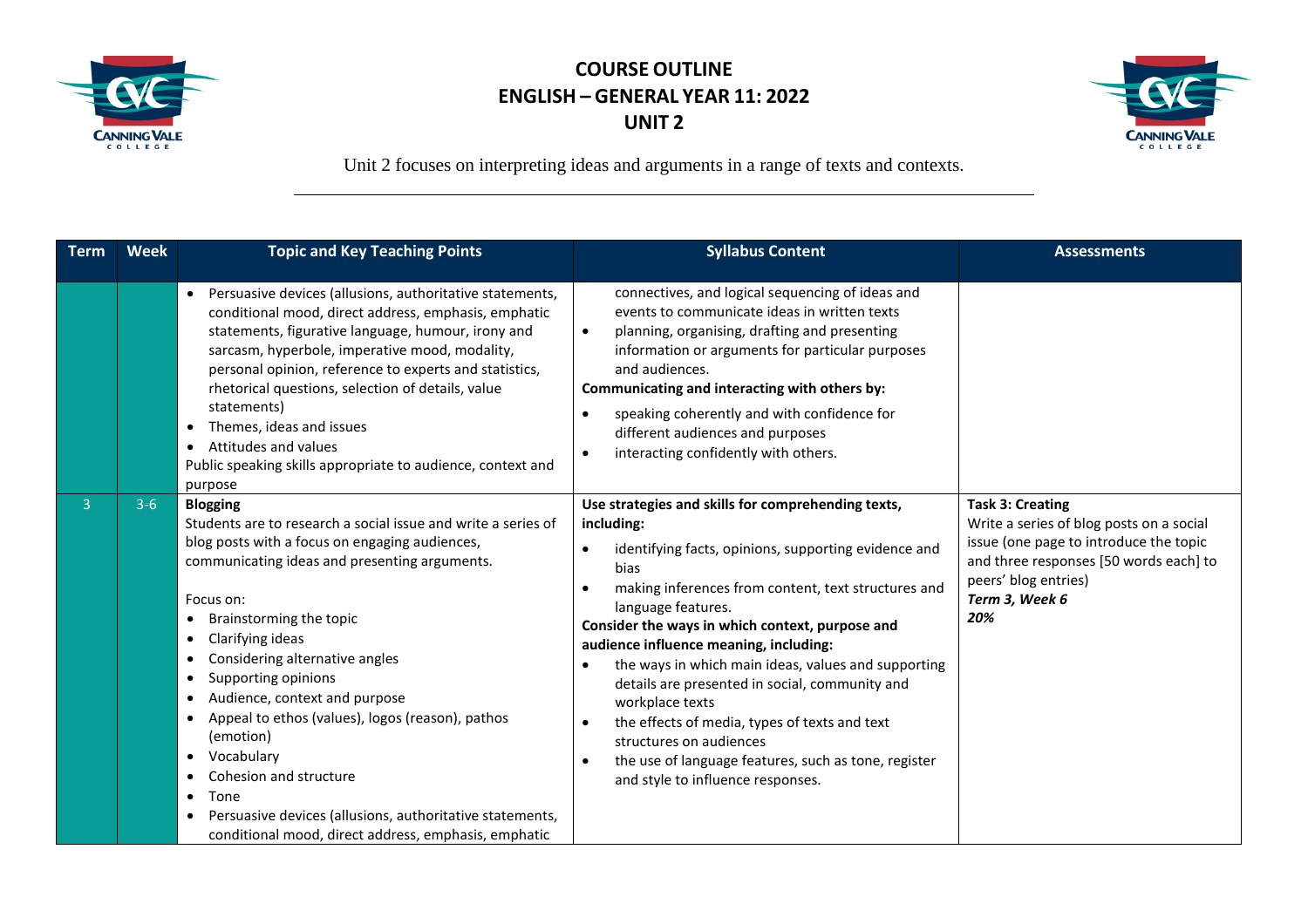



| <b>Term</b>    | <b>Week</b> | <b>Topic and Key Teaching Points</b>                                                                                                                                                                                                                                                                                     | <b>Syllabus Content</b>                                                                                                                                                                                                                                                                                                                                                                                                  | <b>Assessments</b>                                                                                                  |
|----------------|-------------|--------------------------------------------------------------------------------------------------------------------------------------------------------------------------------------------------------------------------------------------------------------------------------------------------------------------------|--------------------------------------------------------------------------------------------------------------------------------------------------------------------------------------------------------------------------------------------------------------------------------------------------------------------------------------------------------------------------------------------------------------------------|---------------------------------------------------------------------------------------------------------------------|
|                |             | statements, figurative language, humour, irony and<br>sarcasm, hyperbole, imperative mood, modality,<br>personal opinion, reference to experts and statistics,<br>rhetorical questions, selection of detail, value<br>statements)<br>Creating a multimodal text (blog)<br>$\bullet$<br>Attitudes and values<br>$\bullet$ | Using information for specific purposes and contexts by:<br>locating and selecting information from a range of<br>$\bullet$<br>sources<br>identifying the relevance and usefulness of each<br>$\bullet$<br>source depending on the context in which used<br>using a range of strategies for finding information.<br>$\bullet$<br>Create a range of texts:                                                                |                                                                                                                     |
|                |             |                                                                                                                                                                                                                                                                                                                          | using appropriate vocabulary, sentence structures,<br>$\bullet$<br>accurate spelling, punctuation and grammar<br>using persuasive, visual and literary techniques to<br>$\bullet$<br>engage audiences in a range of modes and media<br>planning, organising, drafting and presenting<br>$\bullet$<br>information or arguments for particular purposes<br>and audiences.<br>Communicating and interacting with others by: |                                                                                                                     |
|                |             |                                                                                                                                                                                                                                                                                                                          | being receptive to others' ways of thinking and<br>$\bullet$<br>learning<br>evaluating the effectiveness of their own<br>$\bullet$<br>contribution to group tasks and activities<br>interacting confidently with others.<br>$\bullet$                                                                                                                                                                                    |                                                                                                                     |
| $\overline{3}$ | $7 - 10$    | <b>Feature Articles</b><br>Students read and view feature articles from<br>local, national and international news sources<br>across a range of media<br>Compare how feature articles communicate<br>information, ideas and values to their<br>audiences<br>Analyse text structures, language features,                   | Use strategies and skills for comprehending texts,<br>including:<br>consolidating comprehension strategies<br>identifying facts, opinions, supporting evidence<br>and bias<br>making inferences from content, text<br>structures and language features<br>summarising ideas and information presented                                                                                                                    | <b>Task 4: Responding</b><br>In-class short answer responses to<br>unseen feature article<br>Term 3, Week 10<br>20% |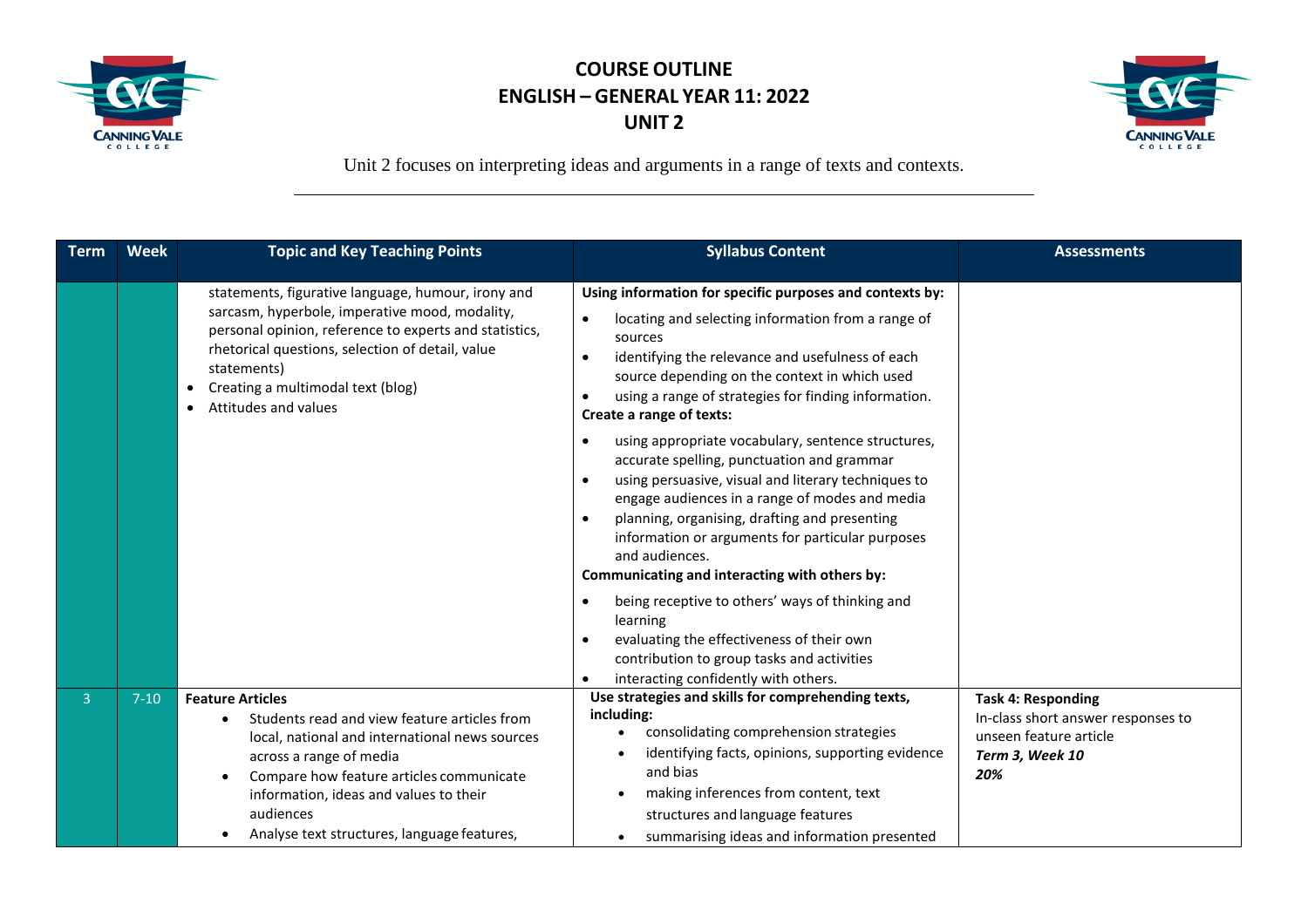



| <b>Term</b> | <b>Week</b> | <b>Topic and Key Teaching Points</b>                                                                                                                                                                                                                                                                                                                                                                                                                | <b>Syllabus Content</b>                                                                                                                                                                                                                                                                                                                                                                                                                                                                                                                                                                                                                                                                                                                                                                                                                                                                                                                                                            | <b>Assessments</b> |
|-------------|-------------|-----------------------------------------------------------------------------------------------------------------------------------------------------------------------------------------------------------------------------------------------------------------------------------------------------------------------------------------------------------------------------------------------------------------------------------------------------|------------------------------------------------------------------------------------------------------------------------------------------------------------------------------------------------------------------------------------------------------------------------------------------------------------------------------------------------------------------------------------------------------------------------------------------------------------------------------------------------------------------------------------------------------------------------------------------------------------------------------------------------------------------------------------------------------------------------------------------------------------------------------------------------------------------------------------------------------------------------------------------------------------------------------------------------------------------------------------|--------------------|
|             |             | visual and persuasive techniques used in<br>feature articles of various modes and<br>mediums<br>Understand conventions of feature articles<br>Identify facts, opinions, supporting evidence<br>and bias<br>Identify own and others' responses to feature<br>articles<br>Analyse text structures and language features<br>and identify the ideas, arguments and values<br>expressed<br>Consider the purposes and possible audiences of<br>٠<br>texts | in texts<br>identifying similarities and differences<br>between own response to texts and<br>responses of others.<br>Consider the ways in which context, purpose and<br>audience influence meaning, including:<br>the ways in which main ideas, values and<br>supporting details are presented in<br>social, community and workplace texts<br>the effects of media, types of texts and text<br>structures on audiences<br>the use of language features, such as<br>tone, register and style to influence<br>responses.<br>Using information for specific purposes and contexts<br>by:<br>locating and selecting information from a range<br>of sources<br>Create a range of texts:<br>using appropriate vocabulary, sentence<br>structures, accurate spelling, punctuation and<br>grammar<br>using persuasive, visual and literary<br>techniques to engage audiences in a range of<br>modes and media<br>planning, organising, drafting and<br>presenting information or arguments |                    |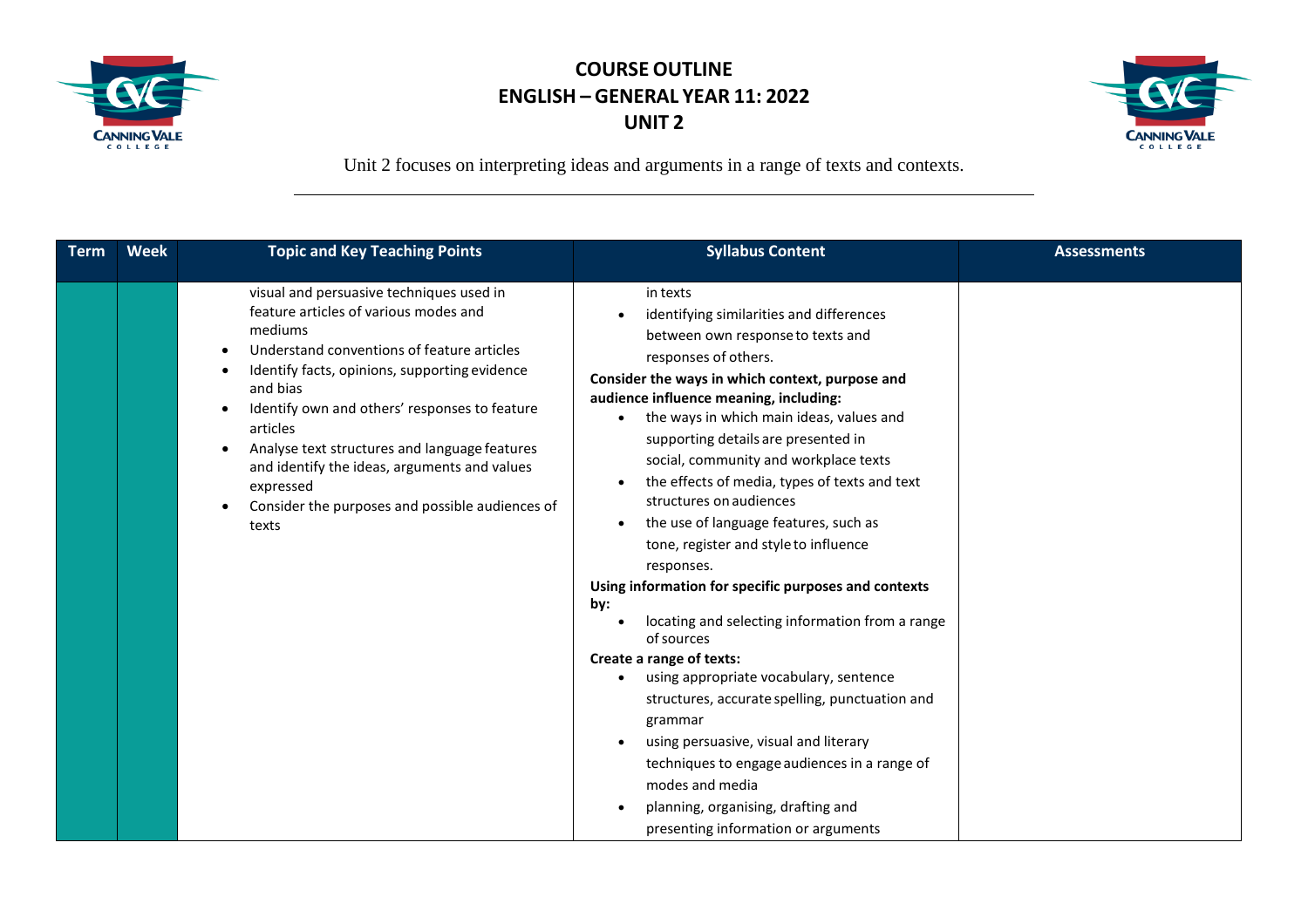



| Term | <b>Week</b> | <b>Topic and Key Teaching Points</b>                                                                                                                                                                                                                                                                                                                                                                                                                                                                                                        | <b>Syllabus Content</b>                                                                                                                                                                                                                                                                                                                                                                                                                                                                                                    | <b>Assessments</b>                                                                                                                                                               |
|------|-------------|---------------------------------------------------------------------------------------------------------------------------------------------------------------------------------------------------------------------------------------------------------------------------------------------------------------------------------------------------------------------------------------------------------------------------------------------------------------------------------------------------------------------------------------------|----------------------------------------------------------------------------------------------------------------------------------------------------------------------------------------------------------------------------------------------------------------------------------------------------------------------------------------------------------------------------------------------------------------------------------------------------------------------------------------------------------------------------|----------------------------------------------------------------------------------------------------------------------------------------------------------------------------------|
|      |             | Employability - skills and attributes required<br>Students research and understand:<br>Soft skills (e.g. personality, attitude,<br>$\circ$<br>flexibility, motivation, and manners)<br>Transferable skills (e.g. problem solving,<br>$\circ$<br>team-work, communication, leadership,<br>and technology)<br>Job related skills<br>$\Omega$<br>Attributes required for<br>$\Omega$<br>employment<br>Locate and read a variety of job<br>advertisements<br>Compare skills and attributes required/preferred<br>of various jobs and industries | for particular purposes and<br>audiences.<br>Use strategies and skills for comprehending texts,<br>including:<br>consolidating comprehension strategies<br>identifying facts, opinions, supporting evidence<br>and bias<br>making inferences from content, text structures<br>and language features<br>summarising ideas and information presented<br>in texts<br>identifying similarities and differences<br>between own response to texts and responses<br>of others.<br>Consider the ways in which context, purpose and | Task 5: Responding Research and<br>present a multimodal presentation<br>comparing the employability skills and<br>attributes of two careers of interest<br>Term 4, Week 4<br>20% |
|      |             |                                                                                                                                                                                                                                                                                                                                                                                                                                                                                                                                             | audience influence meaning, including:<br>the ways in which main ideas, values and<br>supporting details are presented in social,<br>community and workplace texts<br>Using information for specific purposes and contexts<br>by:<br>locating and selecting information from a range<br>of sources<br>identifying the relevance and usefulness of<br>each source depending on the context in<br>which used<br>using a range of strategies for finding                                                                      |                                                                                                                                                                                  |